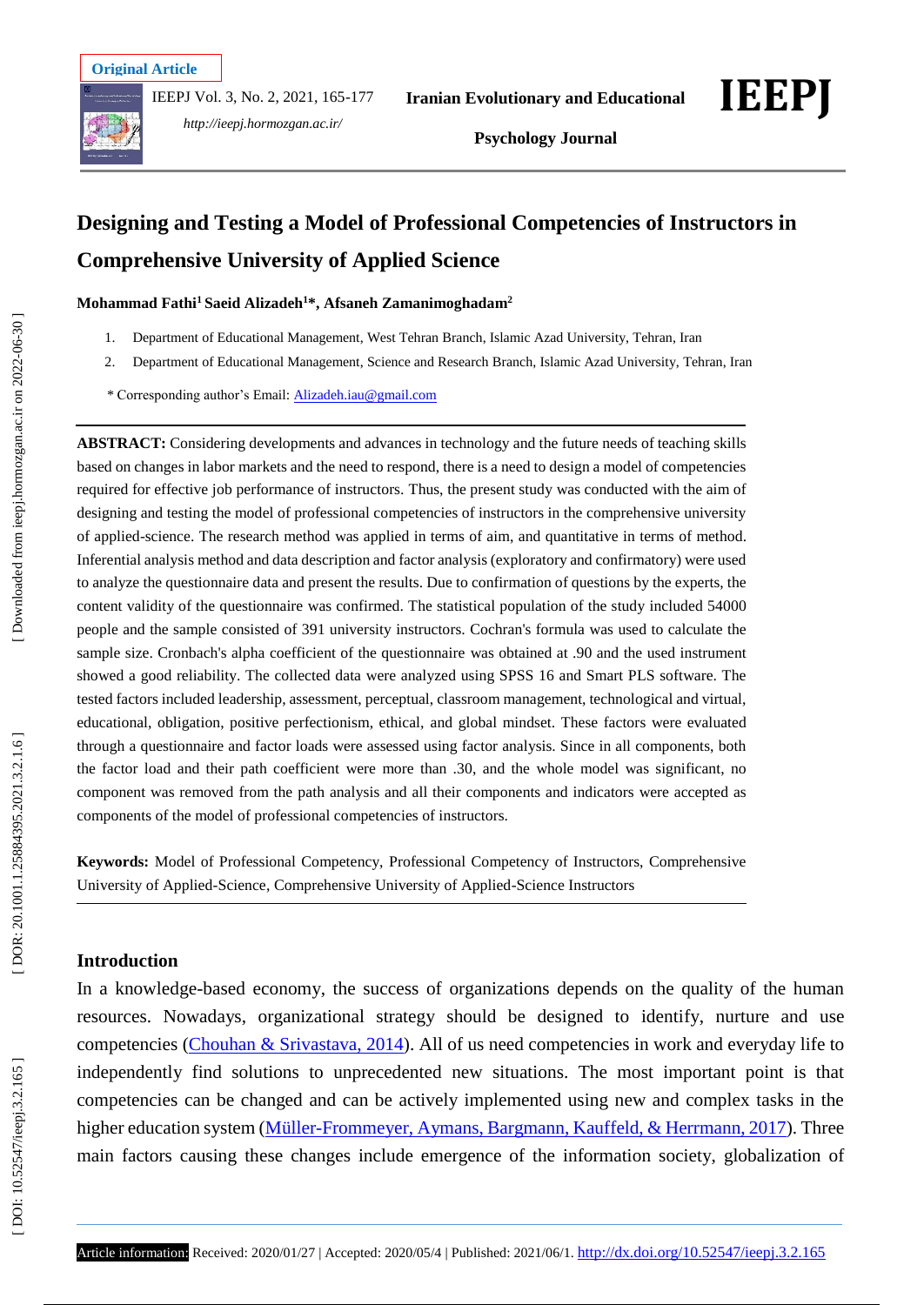economy, and scientific and technological advances that require constant updating of specialty (Mulder,  $2017$ ). Competencies are the attributes that people use to achieve a successful performance (*Dubois &* Rothwell, 2004). The presence of a meritocracy system in any country will consolidate its acceptability and legitimacy (Abaspour, Ahmadi, Rahimian, & Delavar, 2016). Competencies refer to purposeful behaviors that include knowledge and awareness, abilities or skills, and attitudes and values (Rodinova et al., 2017). Franklin and Melville (2015) consider competency as the ability to work within the standards set by the actual work environment. Competency is a part of one's overall qualification that can be applied to actual behavior and performance as a coherent set of knowledge, skills, and attitudes (Mulder, 2014). The concept of competency refers to a type of personal trait that can distinguish the superior performance from normal performance in a particular job position and organizational environment (Dongmei, 2011).

Instructors' competency model has four important areas of teaching competency including the ability of instructors to provide successful theoretical, practical or combined teachings (Diep & Hartmann, 2016); specialized competency that ensures that instructors have mastered their professional knowledge and know the most up-to-date information needed by students (Grollmann & Spottl, 2008); communication competency: instructors also need communication competency to transfer knowledge to students and to advise and persuade them (Oluwasola, 2014); and personal competency that is the last area reflecting the work of vocational instructors. Self -image, ethical and personal goals are personal traits that can improve the level of competency of instructors for effective work performance (Yusof, Roddin, & Awang, 2015). In any society, the higher education system or university is considered as a crucial part (Ghorbannejad & Isa Khani, 2016). The issue of university performance and reaching more modern, better, more flexible, more competent and more attractive universities in various scientific works have been investigated by many researchers (Blaskova, Blasko, Matuska, & Rosak-Szyrocka, 2015). Universities and scientific centers are places for generation of science and knowledge. This science must improve living conditions and the most important area of its use in solving problems is society and industry (Ministry of Science and Technology Research).

In university or general education as well as in technical vocational education and training, instructors are the main focus of the educational system (Paryono, 2015). Thus, the role and competency of technical and vocational education instructors are key elements that reflect the brand image of technical vocational graduates (Arifin, Rasdi, Anuar, & Omar, 2017). Instructors need different types of competencies to create better quality for learning courses (Aslami, Esmaeili, Saeidipour, & Sarmadi, 2018). Thus, if instructors have more preparedness, qualification and capability, they will more contribute to improving the efficiency of systems (Dibaei Saber, Abbassi, Fathi Vajargah, & Safaei Movahed, 2020). Ministry of Science, Research and Technology is thinking about development of skills for long time. At this time, the existing capacities in higher education and universities of Iran and high capacities of industries, including the public and private sectors, are used to encourage skills training and make the maximum use of the existing capacities in higher education, including technical and vocational universities and comprehensive university of applied-science (Salehi Omran, 2014).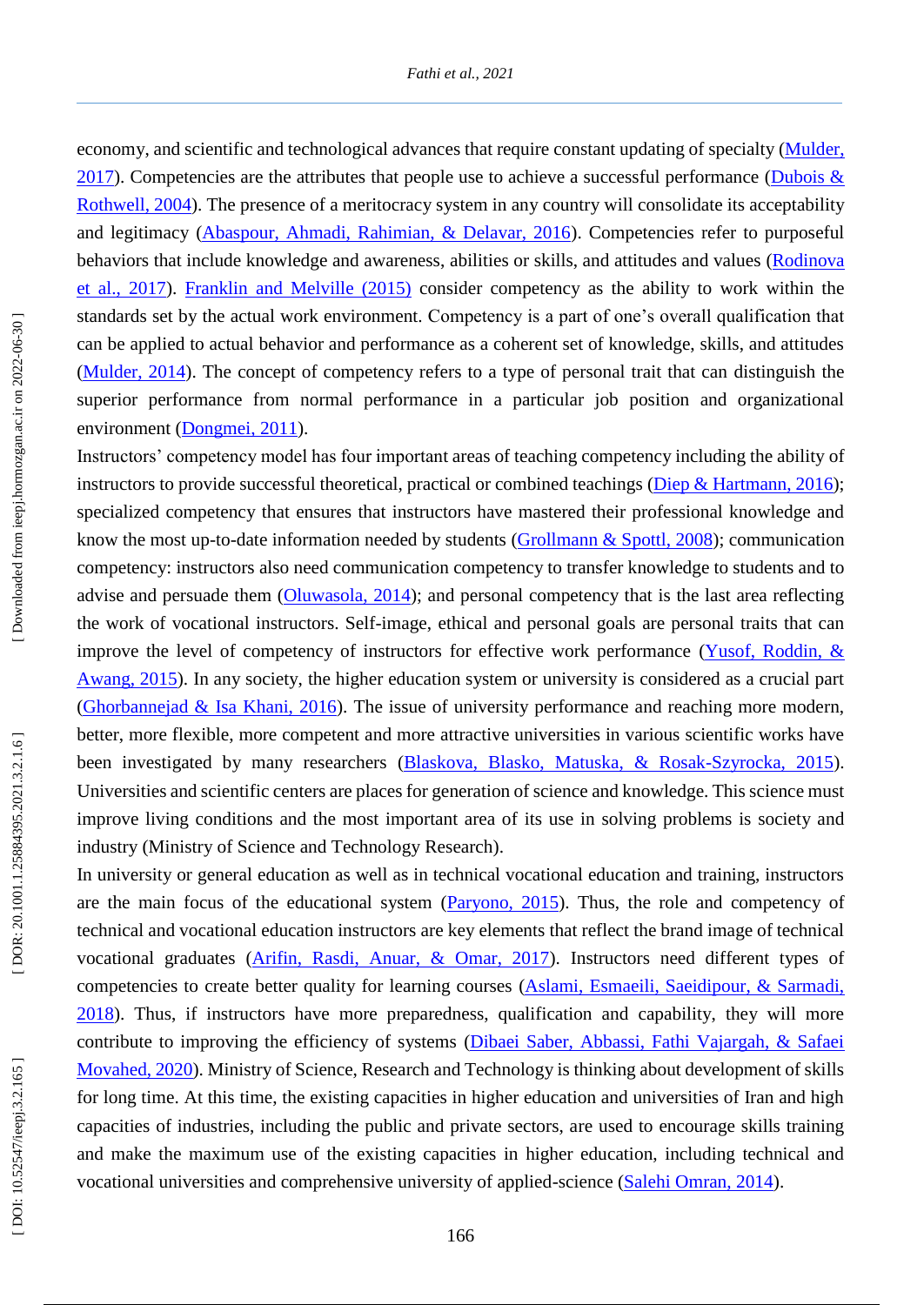In this regard, the effort to increase the productivity of university graduates in the sustainable development of the country highlights the need to change the role of university lecturers (Sangari, 2017). An instructor is a key element in any educational program. Before training task to be assigned to him/her, he/she should be evaluated to know if he or she has sufficient competency to do the task well (Jour Bonyan, 2016).

The quality of technical and vocational training and education is determined by the performance of graduates in their job and work field (Paryono, 2015), and the performance of graduates is also associated with the ability and competency of instructors in skills training centers. Salimi et al . (2015) identified the competencies of faculty members according to the perceptions and expectations of doctoral students , and concluded that the most important competency of professors in the next decade will be research competency and there is a great gap between the current status and desired status of teaching competencies, counseling, providing services and cooperation and faculty members with their co -workers.

The results of a study conducted by Farzaneh et al . (2015) showed that the professional competencies and psychological abilities of high school instructors in Shirvan are above the moderate level. The results of a study conducted by Jalili and Niknam (2014) , aimed at determining the status of instructors' professional abilities and competencies , showed that the current situation of instructors in the cognitive, skill and attitude dimensions is not at desirable level. The results of a study conducted by Nasiri and Abdolmaleki (2014) showed that there is a positive and significant relationship between instructors' professional competencies and students' self-direction. Moreover, it was shown that instructors' professional competency explains the students' self-direction. In a study entitled "Faculty Competencies in Vocational Colleges", Zhang and Jianhu (as cited in Qiuan & Keen, 2009) stated that the competencies of faculty members in higher vocational colleges include professional competency, psychological competency, and functional competency . Milner, Gossick, and Thorndike (2011) proposed a model for organizational competencies of faculty members at University of Medical Sciences in USA that included four main components (social competency, cognitive competency, functional competency, and meta competency). The indicators of dimensions and components of instructors' professional competencies have been investigated by Blaskova (2014), Chen (2005), Chitsaz (2011), Ismail et al. (2018), Missouri (2014), Oliva and Hansen (2011), Robert et al. (2009), Sangari (2017), and Siluiachung (2009) .

Therefore, achieving the goals of the country's higher education system is not possible without paying attention to professional competency of instructors. Unfortunately, lack of an appropriate model for the education of applied-science instructors has caused many problems in the higher education system, and has reduced the motivation, efficiency and effectiveness of instructors and, consequently, has reduced the quality of students' education. Although a special attention has been paid to instructors in the strategic plan of the university and some steps are being taken in this regard, designing a model of professional competencies of instructors is very necessary and crucial. The Strategic Document and Tasks of the Sixth Development Plan regarding the Higher Education System confirm this issue. The present study was an attempt to identify the dimensions, key components and indicators, to provide an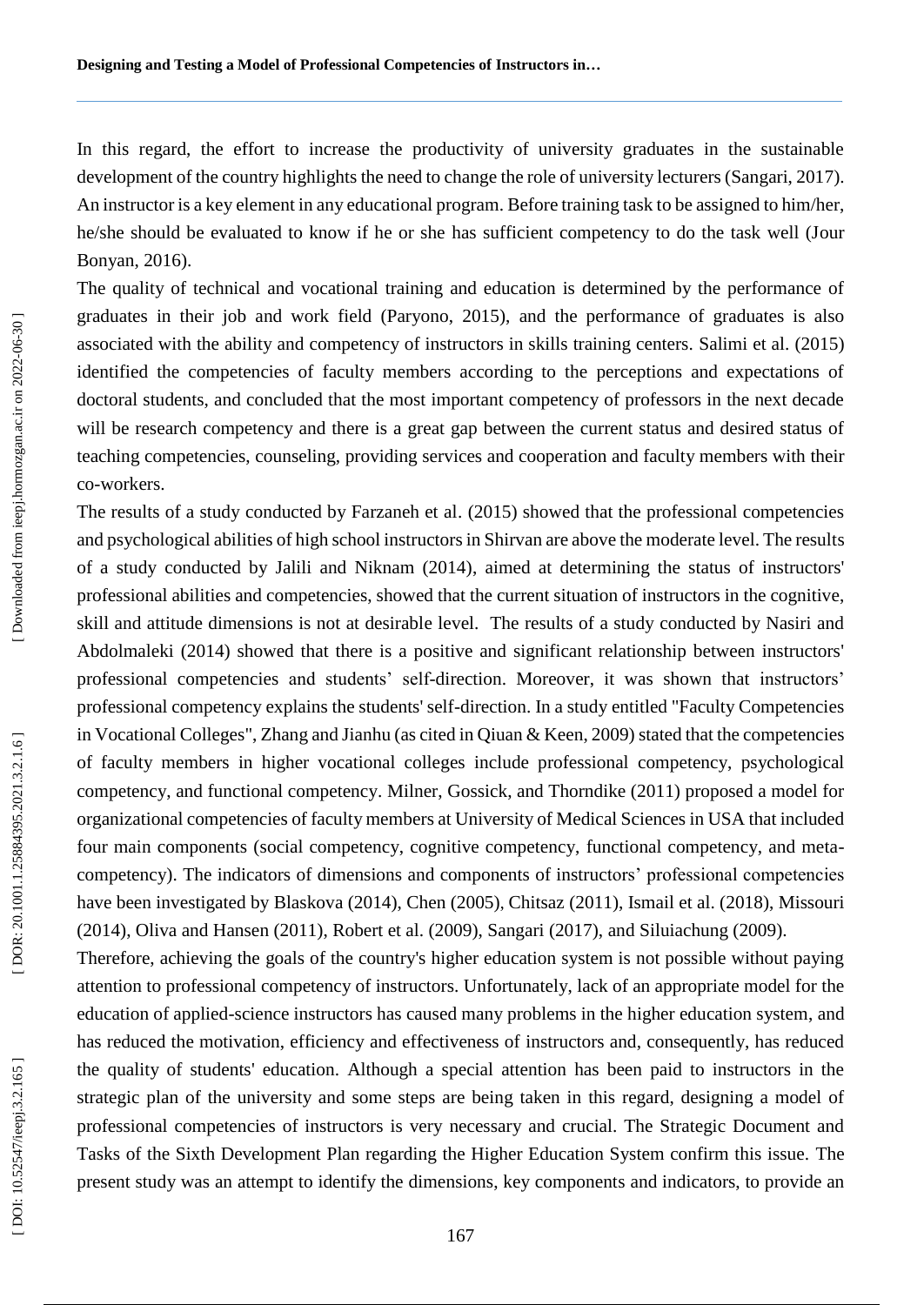appropriate model of professional competencies of instructors at the University of Applied -Science. Accordingly, the main objective of the present study was designing a model of professional competencies of instructors and the sub -objectives of the study were identifying the components and indicators of professional competencies of instructors, prioritizing and weighting of components and indicators of professional competencies of instructors of the Comprehensive University of Applied - Science. Given what was stated, the conceptual model was developed based on the literature and research background, as shown in Figure 1.

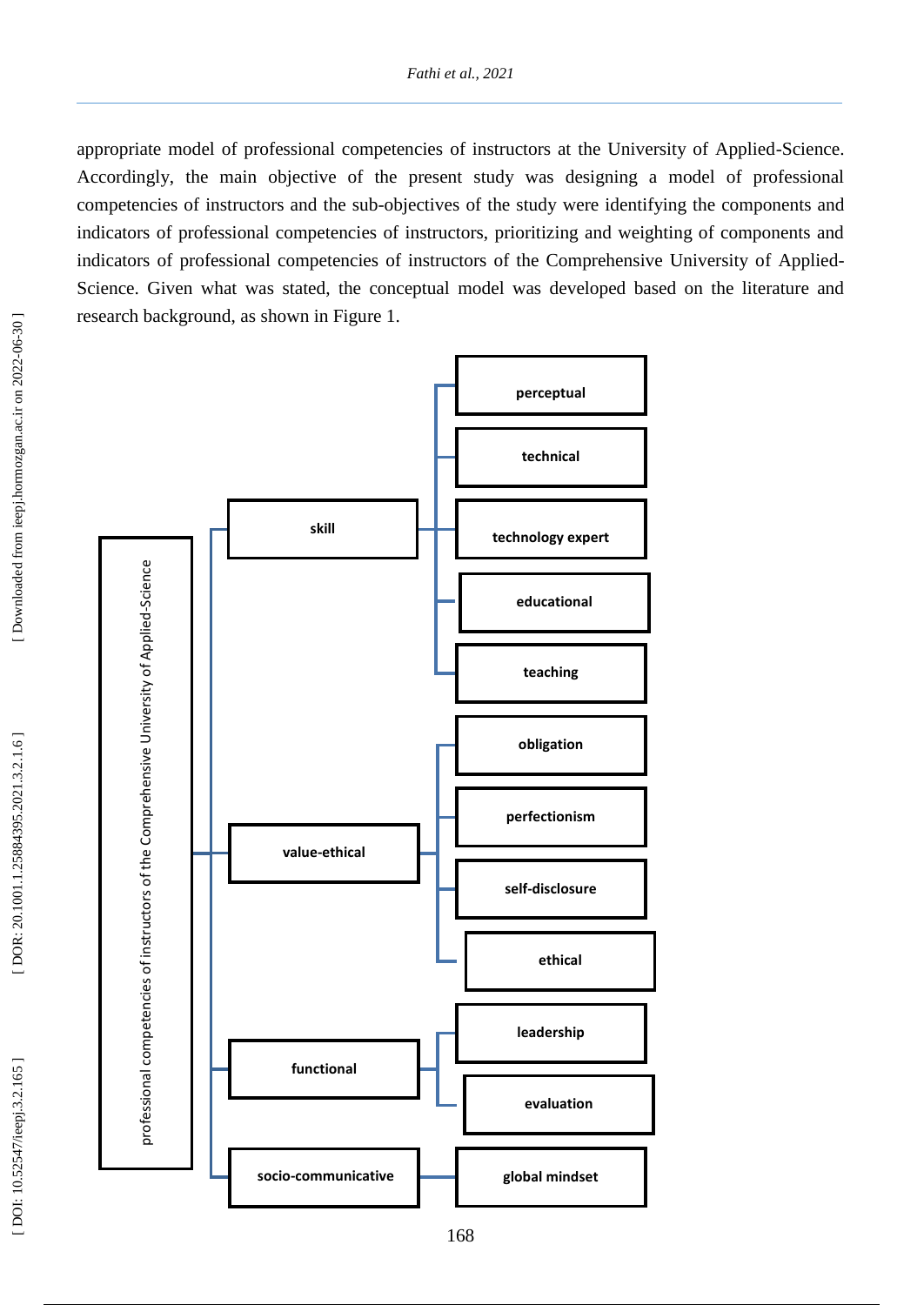**Figure 1.** Conceptual model based on literature and research background

In the skill dimension and its components (perceptual, technical, teaching, technology expert, educational), the results showed that this dimension is quite appropriate in terms of appropriateness to the concept and its importance is moderate to high. Also, adding of classroom management components as well as technologist and virtual to this dimension was one of the new suggestions of experts and thinkers. In the value -ethical dimension and its components (obligation, perfectionism, self -disclosure, ethical), the results showed that this dimension is quite appropriate in terms of appropriateness to the concept and its importance is moderate to high. Adding the component of positive perfectionism and removing the component of self-disclosure to this dimension was also one of the new suggestions of experts and thinkers. In the functional dimension and its components (leadership, evaluation), it was shown that this dimension is quite appropriate in terms of appropriateness to the concept and its importance is moderate to high. Also, adding the assessment component instead of evaluation was new suggestions of experts and thinkers. Concerning the socio -communication dimension and its component (global mindset), it was shown that this dimension is quite appropriate in terms of appropriateness to the concept and its level of importance is moderate to high.

#### **Material and Method s**

The Comprehensive University of Applied Science, established 27 years ago with the aim of providing skills training in the real work environment, has 31 provincial units, 573 centers of applied science training with about 300000 students and 54000 instructors. The present study was conducted with the aim of designing and testing of the model of instructors' professional competencies. This research was an applied study in terms of aim and exploratory in terms of method. The data were collected by quantitative method. To analyze the data, inferential analysis method and data description and exploratory factor analysis were used with the aim of discovering structure for shaping variables and classifying them by assuming that each variable may be related to each factor, and confirmatory factor analysis was used to measure the questionnaire data. As its questions were confirmed by the experts, the content validity of the questionnaire was also confirmed. The statistical population of this study included all instructors of the comprehensive university of applied -science of Iran, which included 54000 people. Cochran's formula was used to calculate the sample size. In this study, 391 university instructors from 10 provinces and 30 centers participated. In this study, to collect data related to literature and theoretical foundations, formulate hypotheses and provide initial model of the research, library (study of books, articles, journals, research projects and databases (internet) as well as a researcher -made questionnaire were used.

Cronbach's alpha coefficient for the whole questionnaire of professional competency of instructors was obtained at 98 %, indicating a good reliability.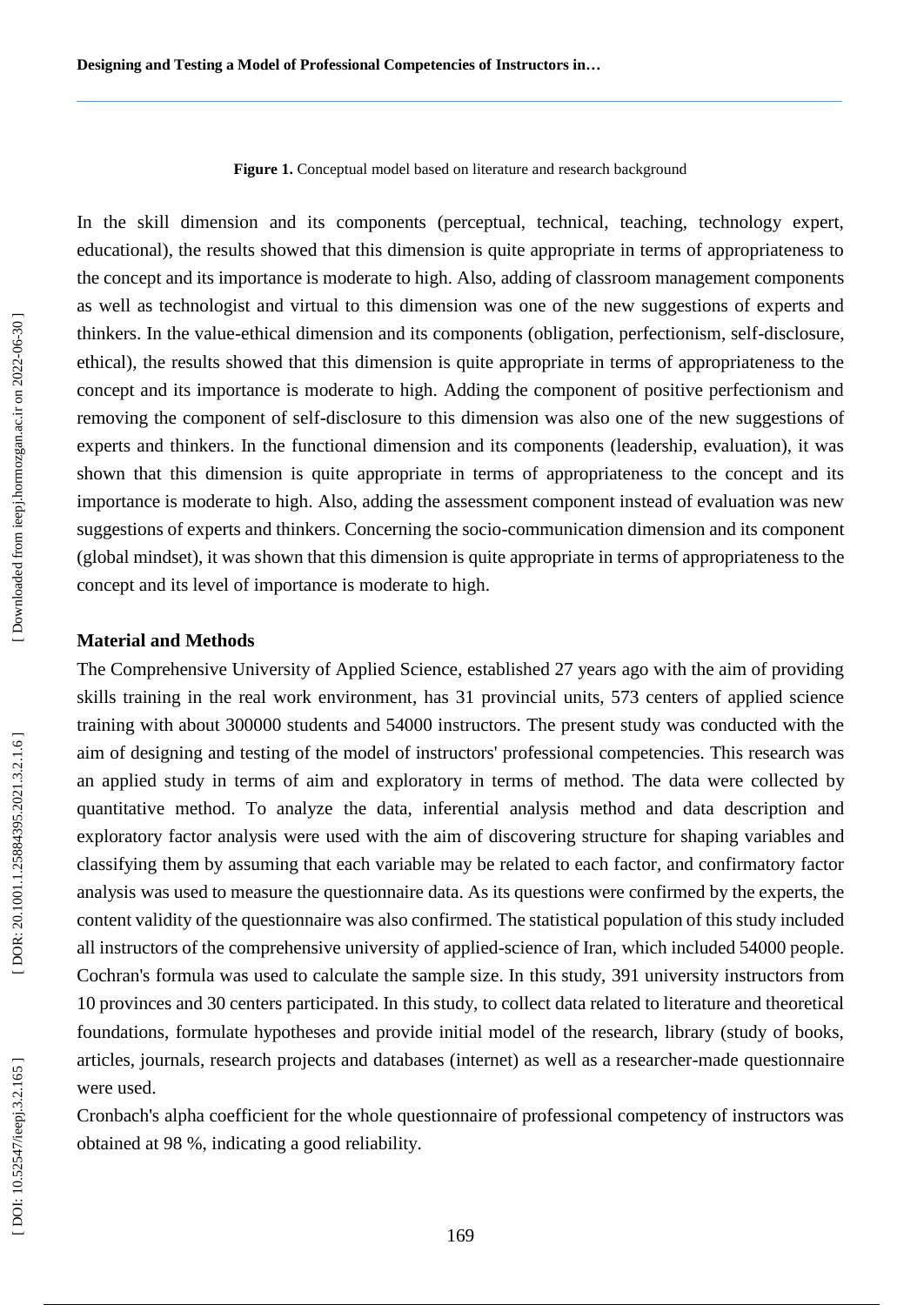The collected data were analyzed by descriptive and inferential methods through SPSS 16 and Smart PLS software. Smart PLS software is one of the major and important software for path modeling (path analysis). This software can process and analyze raw data and design and test the model. In this research, descriptive statistics, including frequency, frequency percentage, frequency distribution table, and charts were used to describe the data. In inferential analysis section, factor analysis method was used to analyze the data.

#### **Results**

The subjects of this study included 391 people whose demographic characteristics are as follows. Investigating the gender of the selected respondents in the sample shows that male respondents had the highest frequency in this study. Investigating the age of the selected respondents in the sample shows that the lowest percentage of respondents was aged between 20 and 30 years and the highest percentage of respondents was aged between 31and 40 years. Investigating the level of education of the selected respondents in the sample shows that the lowest percentage of respondents had associate's degree, and the highest percentage of respondents had master's degree. Investigating the employment history of the selected respondents in the sample shows that the highe st percentage of respondents had an employment history of between 6 and 10 years and the lowest percentage of the respondents had an employment history of 21 years and higher. Investigating the academic rank of the selected respondents in the sample shows that the lowest percentage of respondents had the academic rank of professor and the highest percentage of respondents had the academic rank of instructor.

Tables 1 and 2 present the path coefficients of the components of professional competency model of the instructors of the comprehensive university of applied -science and its significance .

| Component               | Factor load | Indicator                                                                                              | Path coefficient | $\boldsymbol{n}$ |  |
|-------------------------|-------------|--------------------------------------------------------------------------------------------------------|------------------|------------------|--|
| Leadership              | .827        | 5-Ability to identify different methods of student learning                                            | .743             | .001             |  |
|                         | .825        | 6-Ability to implement practical teaching methods in accordance with                                   |                  |                  |  |
|                         |             | the objectives of applied science education                                                            |                  |                  |  |
|                         | .808        | 7. Ability to guide the educational process through the proper use of                                  |                  |                  |  |
|                         |             | technology                                                                                             |                  |                  |  |
|                         | .807        | 8-Setting time with content and learning conditions                                                    |                  |                  |  |
| assessment              | .892        | 12. Ability to report assessment results and appropriate feedback to<br>stakeholders                   | .790             | .001             |  |
|                         | .887        | 13- Ability to develop entrance assessment programs to determine the<br>starting point in each session |                  |                  |  |
|                         | .910        | 14Ability to implement various assessment methods (individually,<br>group, etc.)                       |                  |                  |  |
| Perceptual              | .883        | 15-Awareness and mastery of the educational rules and regulations of<br>the applied science system     | .735             | .001             |  |
|                         | .827        | 16. Having extensive knowledge and awareness about real work<br>environments                           |                  |                  |  |
|                         | .878        | 17. Having up-to-date and comprehensive knowledge about the applied-                                   |                  |                  |  |
|                         |             | science education system                                                                               |                  |                  |  |
| Classroom<br>management | .878        | 18. Formulation of goals in teaching (long-term, short-term and<br>immediate)                          | .792             | .001             |  |
|                         | .904        | 19. Familiarity with new and innovative teaching models and approaches                                 |                  |                  |  |

Table 1. Path coefficients of the components of professional competency model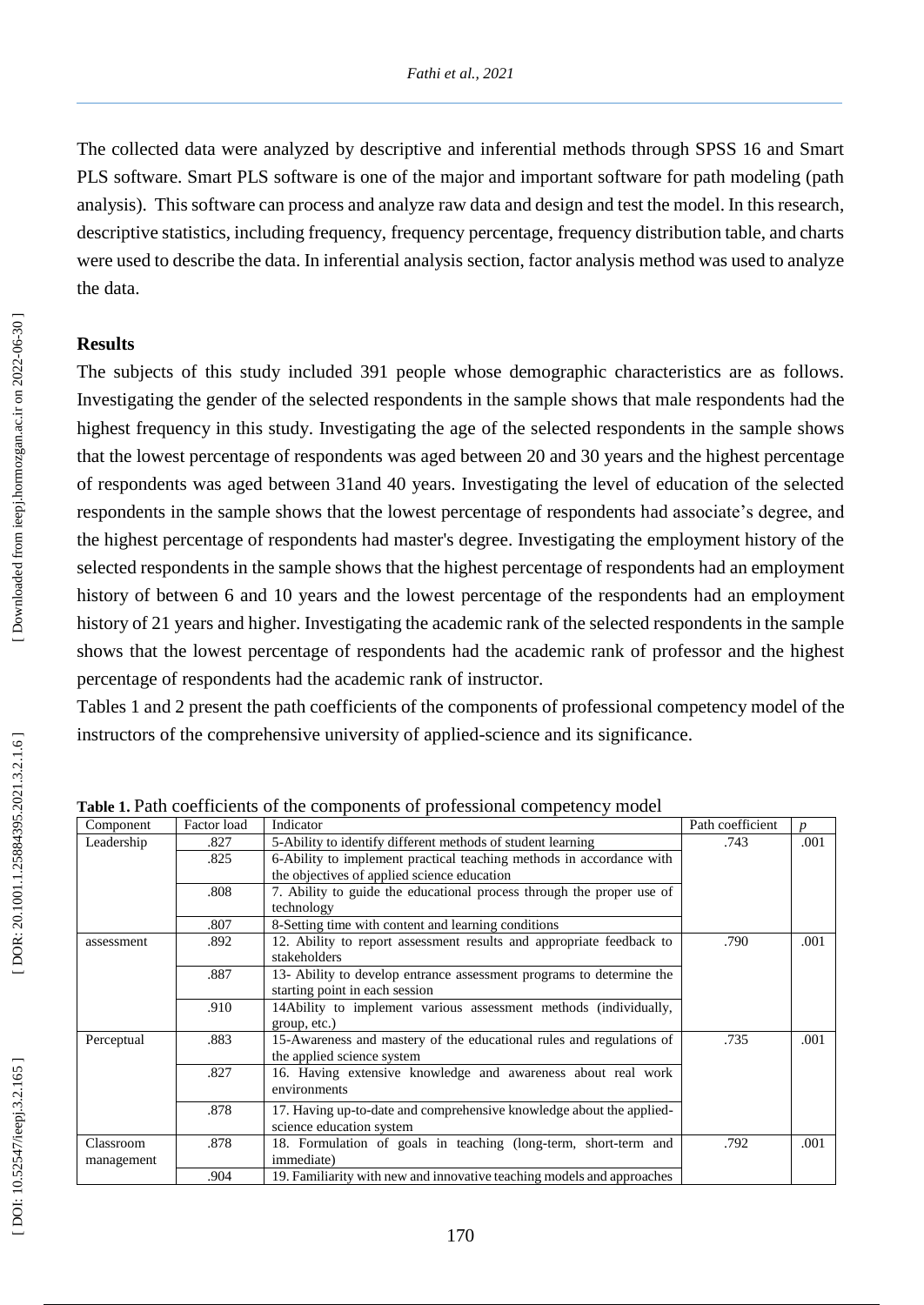|               | .859 |                                                                                                                                                                   |      |      |
|---------------|------|-------------------------------------------------------------------------------------------------------------------------------------------------------------------|------|------|
|               |      | learning                                                                                                                                                          |      |      |
|               | .884 | 21-Combining practice and theory to apply what has been learned in<br>students' practical and social activities                                                   |      |      |
| Technological | .895 | 22- Ability to use up-to-date educational and research technologies to                                                                                            | .741 | .001 |
| and virtual   |      | enhance students' learning                                                                                                                                        |      |      |
|               | .894 | 23. Ability to guide the educational process through the proper use of<br>virtual environments                                                                    |      |      |
|               | .549 | 24. Familiarity with virtual tools, resources and educational applications<br>in the system of applied science education                                          |      |      |
| Educational   | .439 | 25. Play the role of facilitator instead of presenting material and lecturing                                                                                     | .749 | .001 |
|               | .901 | 26. Continuous learning about the latest scientific findings and skills in                                                                                        |      |      |
|               |      | the applied science education system                                                                                                                              |      |      |
|               | .910 | 27. Strengthening innovative and creative methods in the processes of                                                                                             |      |      |
|               |      | the applied science education system                                                                                                                              |      |      |
| obligation    | .811 | 28. Belief in the values and goals of the applied science education system                                                                                        | .733 | .001 |
|               | .902 | 29. Aligning your personal goals with the goals of the applied science<br>education system                                                                        |      |      |
|               | .867 | 30. Strengthening the values of the system of applied science education<br>system in students                                                                     |      |      |
| Positive      | .890 | 31. Feeling successful and satisfied with the results of their activities                                                                                         |      | .001 |
| perfectionism | .911 | 32- Welcoming criticism and comments of coworkers and students with<br>openness                                                                                   |      |      |
|               | .891 | 33. Belief in job identity and motivation to strengthen it                                                                                                        |      |      |
| Ethical       | .912 | 34. Belief in and adherence to professional ethical in accordance with<br>socio-cultural values in applied science education environment                          | .802 | .001 |
|               | .883 | 35. Scientific and moral humility                                                                                                                                 |      |      |
|               | .880 | 36.tendency for lifelong learning                                                                                                                                 |      |      |
| Global        | .904 | 55. Ability to guide and train graduates with the ability to compete at<br>global level                                                                           | .571 | .001 |
| mindset       | .575 |                                                                                                                                                                   |      |      |
|               |      | 56. Familiarity with the inputs, processes and consequences of<br>globalization and playing a role in the global network of education,<br>research and technology |      |      |
|               | .589 | 57. Ability to use data sources, databases and transfer the latest<br>knowledge and skills of the world to the system of applied science<br>education             |      |      |

**Table 2.** Significance of the path coefficient of the components of the professional competency model of instructors of the comprehensive university of applied -science

| Row            | Component                 | Path coefficient | $\boldsymbol{p}$ |
|----------------|---------------------------|------------------|------------------|
| л              | Ethical                   | .895             | .001             |
| 2              | Classroom management      | .890             |                  |
| 3              | assessment                | .889             |                  |
| $\overline{4}$ | Educational               | .865             |                  |
| 5              | Positive perfectionism    | .864             |                  |
| 6              | Leadership                | .862             |                  |
| $\overline{7}$ | Technological and virtual | .861             |                  |
| 8              | Perceptual                | .857             |                  |
| 9              | obligation                | .856             |                  |
| $10\,$         | Global mindset            | .756             |                  |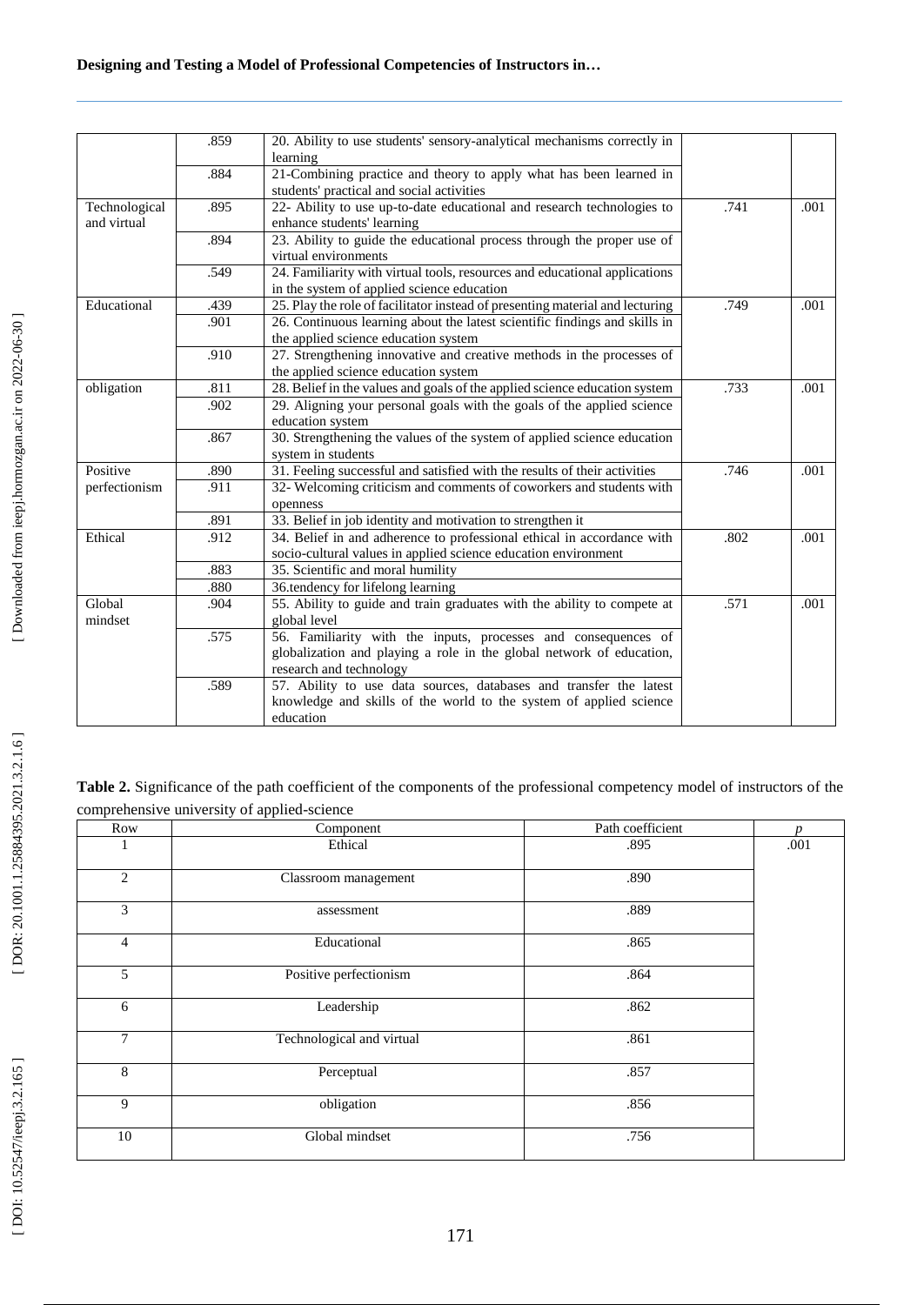As shown, all components have factor load and the path coefficient of greater than 0.3, and the whole model is significant, so no component is removed from path analysis. In Table 3, the priority of each component based on its factor load is presented from highest priority to lowest priority.

|                |                  | л.                        |             |
|----------------|------------------|---------------------------|-------------|
| Row            | Priority         | Component                 | Factor Load |
|                | first priority   | Ethical                   | .802        |
| 2              | second priority  | Classroom management      | .792        |
| 3              | Third priority   | assessment                | .790        |
| $\overline{4}$ | Fourth priority  | Educational               | .749        |
| 5              | fifth priority   | Positive perfectionism    | .746        |
| 6              | sixth priority   | Leadership                | .743        |
| 7              | seventh priority | Technological and virtual | .741        |
| 8              | eighth priority  | Perceptual                | .735        |
| 9              | ninth priority   | obligation                | .733        |
| 10             | tenth priority   | Global mindset            | .571        |

**Table 3.** Priority of components based on the factor load of each component

Finally, according to the model of factor analysis of indicators of professional competencies of instructors of the University of Applied -Science in Figure 2, the "model of professional competencies of instructors of the University of applied science" is presented as follows:

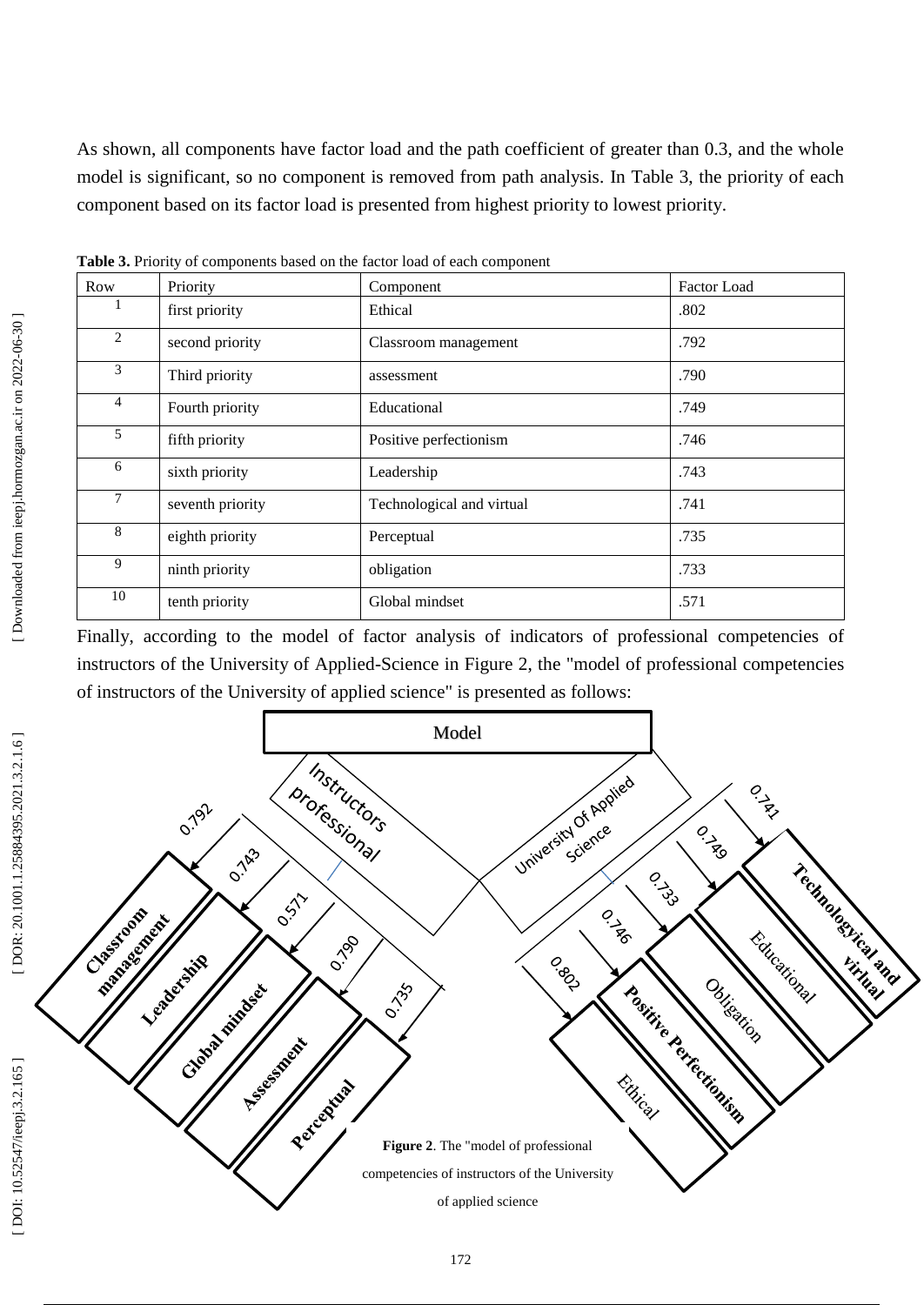What are the components and indicators of the model of professional competency of the instructors of the comprehensive university of applied -science? Based on previous studies, the factors, dimensions and components of the model of professional competencies of instructors of the University of Applied - Science were obtained. These factors include leadership, assessment, perceptual, classroom management, technological and virtual, educational, obligation, positive perfectionism, ethical, and global mindset. Then, the researcher evaluated the dimensions and components of these factors in the questionnaire and examined the factor loads using factor analysis. Since factor load and their path coefficient of all components are more than 0.3 and the whole model is significant, no component was removed from the path analysis and all components with their indicators under the title of dimensions and components of model of professional competency of instructors of University of Applied -Science were accepted. To examine the fitness of the model,  $\chi^2$  was examined. Low  $\chi^2$  and the ratio of chi-square to the degree of freedom which was lower than 3 indicate a good fitness of the model.

| Index          | Acceptable               | Leadership | Assessment | Perceptual | Classroom  | Technologic And Virtual |
|----------------|--------------------------|------------|------------|------------|------------|-------------------------|
|                | Range                    |            |            |            | Management |                         |
| $X^2$          | $\overline{\phantom{a}}$ | 22.41      | 14.05      | 93.96      | 17.39      | 33.55                   |
| df             | $\overline{\phantom{a}}$ | 32         | 39         | 34         | 37         | 35                      |
| $X^2/df$       | $\leq$ 3                 | .70        | .36        | 2.76       | .47        | .96                     |
| <b>RMSEA</b>   | $\leq .08$               | .033       | .039       | .058       | .088       | .080                    |
| <b>RMR</b>     | $\leq .08$               | .011       | .035       | .046       | .026       | .025                    |
| NFI            | close to 1               | .81        | .89        | .85        | $.88\,$    | .83                     |
| <b>CFI</b>     | close to 1               | .83        | .87        | .88        | .89        | .81                     |
| GFI            | close to 1               | .85        | .86        | .89        | .83        | .87                     |
| AGFI           | close to 1               | .86        | .82        | .87        | .81        | .89                     |
| $\mathbb{X}^2$ |                          | 61.15      | 34.26      | 49.76      | 34.41      | 61.59                   |
| df             | $\overline{\phantom{a}}$ | 33         | 31         | 30         | 40         | 23                      |
| $X^2/df$       | $\leq$ 3                 | 1.85       | 1.11       | 1.66       | .86        | 2.68                    |
| RMSEA          | $\leq .08$               | .023       | .129       | .057       | .080       | .028                    |
| <b>RMR</b>     | $\leq .08$               | .036       | .023       | .022       | .039       | .022                    |
| <b>NFI</b>     | close to 1               | .86        | .83        | .82        | .89        | .88                     |
| CFI            | close to 1               | .87        | .88        | .88        | .83        | .86                     |
| GFI            | close to 1               | .86        | .89        | .89        | .85        | $.87\,$                 |
| <b>AGFI</b>    | close to 1               | .82        | .87        | .79        | .86        | $.87$                   |

Lastly, it should be noted that the values of RMSEA and RMR less than 0.8, GFI and AGFI above 90% and close to one indicate the validity of the model. All these indices have desirable values. In the present model, the components of professional competency (leadership, assessment, perceptual, classroom management, technological and virtual, educational, obligation, positive perfectionism, ethical, and global mindset) were considered as observed variables and the variable of professional competency was considered as a latent variable 2. Model fitness indices in factor analysis confirm the model fit.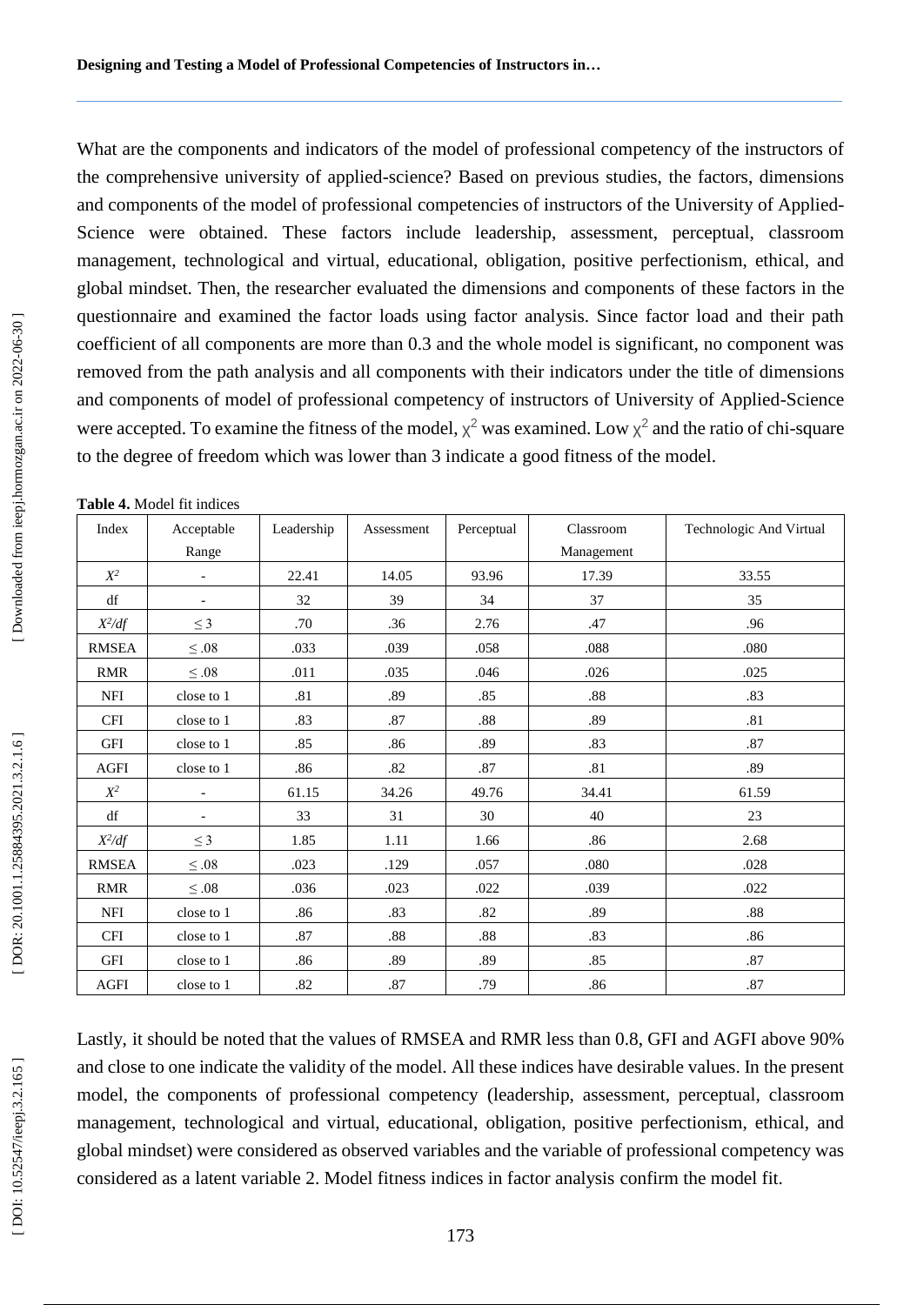#### **Discussion**

In the present study, by identifying the dimensions, components and key indicators, the model of professional competencies of the instructors of the Comprehensive University of Applied Science was presented, which can solve the most important challenges. This model takes into account all the basic requirements of the university with a focus on instructors. The results of the present study are in line with the results of the research conducted by Zhang and Jianhu (as cited in Qiuan & Keen, 2009) under the title of "The competencies of faculty members in higher professional colleges and the results of the research conducted by Blend et al. (2006) as cited in Milner, Gossick, & Thorndike, 2011) in the United States, as well as the results of the research conducted by Pofianko (2019), who sought to achieve competency standards for 21st century instructors and provided a model for the organizational competencies of the faculty members of the University of Medical Sciences in the United States. The results are also in line with the results of the research conducted by Blazkova et al. (2014) to analyze the individual -professional characteristics of faculty member s of University of Zilina in Slovak Republic and the results of the research conducted by Blazkova et al. (2015) to examine the competencies of faculty members of universities in the Czech Republic and Poland. These results are also in line with those of the research conducted by Robert et al and Chitham and Chivers (2010 as cited in Hashemi et al ., 2016) and Zolkifki (2016) under the title of training programs for professional instructors and the research conducted by Diep and Hartmann (2016). Also, the results are in line with the results of some domestic studies such as Salimi et al . (2015), Jafari et al . (2011, as cited in Sangari, 2017), Farzaneh et al . (2015), Jalili and Niknam (2014), Nasiri and Abdolmaleki (2014), Hashemi et al (2016), Chitsaz (2011), and Salimi, Heidari and Keshavarzi (2015). Given what was stated above and considering the previous studies and the analysis of data and information as well as the study of factors, dimensions and components of the model of professional competency of University of Applied -Science, the following suggestions can be made based on findings and in accordance with the mechanisms and prioritization of components appropriate for the model of instructors' professional competency:

### • **Suggestions based on findings in accordance with mechanisms**

Suggestions based on mechanisms: Types of learning skills (observation, questioning, thinking and reflection, hypothesizing, predicting, tool application skills, measuring and calculating skills, effective social relationships, designing and constructing, interpreting findings, and finally repetition) .

### **• Appropriate mechanisms to strengthen instructors' ethical skills**

-Creating and strengthening belief in and adherence to professional ethics in accordance with socio cultural values in applied -science environment

- Creating and strengthening scientific and ethical humility
- -Creating and strengthening the desire for lifelong learning

#### **• Appropriate mechanisms to strengthen instructors' classroom management skills**

- Creating and strengthening skills for setting goals in teaching (long-term, short-term and immediate)
- Creating and strengthening work skills with new and innovative teaching models and approaches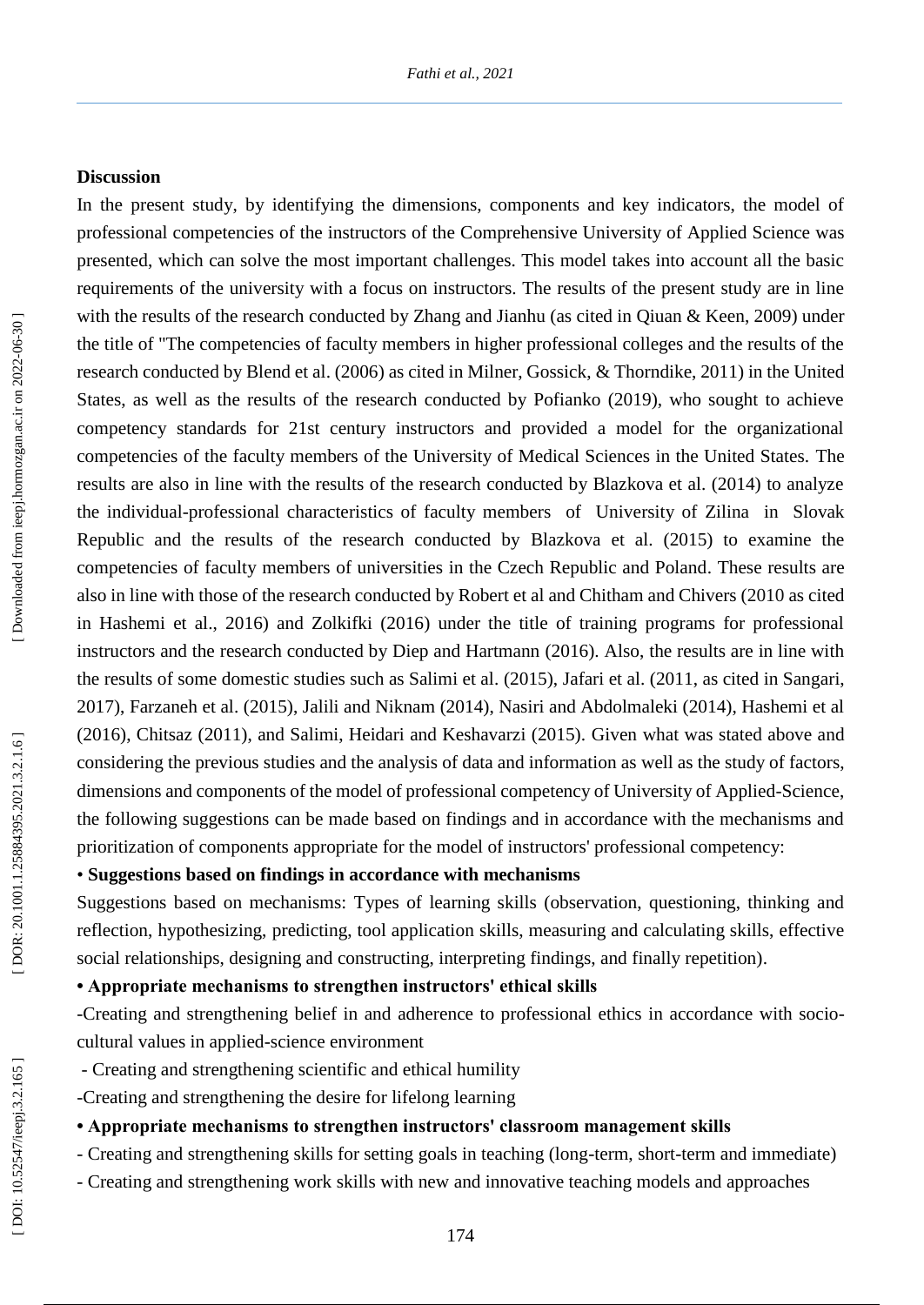- Creating and strengthening skills of correct application of sensory -analytical mechanisms of students in learning

- Creating and strengthening skills of combining practice and theory to apply what has been learned in practical and social activities of students

### **• Appropriate mechanisms to strengthen instructors' assessment skills**

- Creating and strengthening skills of formulating the assessment results report and appropriate feedback to stakeholders

- Creating and strengthen skills of formulating entrance assessment programs to determine the starting point in each session

- Creating and strengthening skills of implementing various assessment methods (individual, group, etc.)

# **• Appropriate mechanisms to strengthen instructors' educational skills**

- Creating and strengthening skills of playing the role of facilitator instead of presenting material and lecturing

- Creating and strengthening continuous learning skills about the latest scientific findings and skills in the applied science education system

-Creating and strengthening skills of innovative and creative methods in the processes of the applied science education system

## **• Appropriate mechanisms to strengthen instructors' positive perfectionism skills**

-Creating and strengthening skills of feeling successful and satisfied with the results of your activities

- Creating and strengthening skills of welcoming criticism and comments of coworkers and students with openness<br>-Creating and strengthening belief in job identity and motivation to strengthen it

# **• Appropriate mechanisms to strengthen instructors' leadership skills**

- Creating and strengthening skills of identifying and recognizing different methods of students' learning -Creating and strengthening skills of implementing practical teaching methods in accordance with the objectives of applied -science education

- Creating and strengthening skills to guide the educational process through the proper use of technology
- Creating and strengthening time management skills with content and learning conditions

# **• Appropriate mechanisms to strengthen instructors' technological and virtual skills**

- Creating and strengthening skills of using up-to-date educational and research technologies to enhance students' learning

-Creating and strengthening skills of leading the educational process through the proper use of virtual environments

-Creating and strengthening skills of working with virtual tools, resources and educational applications in the applied science education system

# **• Appropriate mechanisms to strengthen instructors' perceptual skills**

-Creating and strengthening skills of awareness and mastery of the educational rules and regulations of the applied scientific system

DOR: 20.1001.1.25884395.2021.3.2.1.6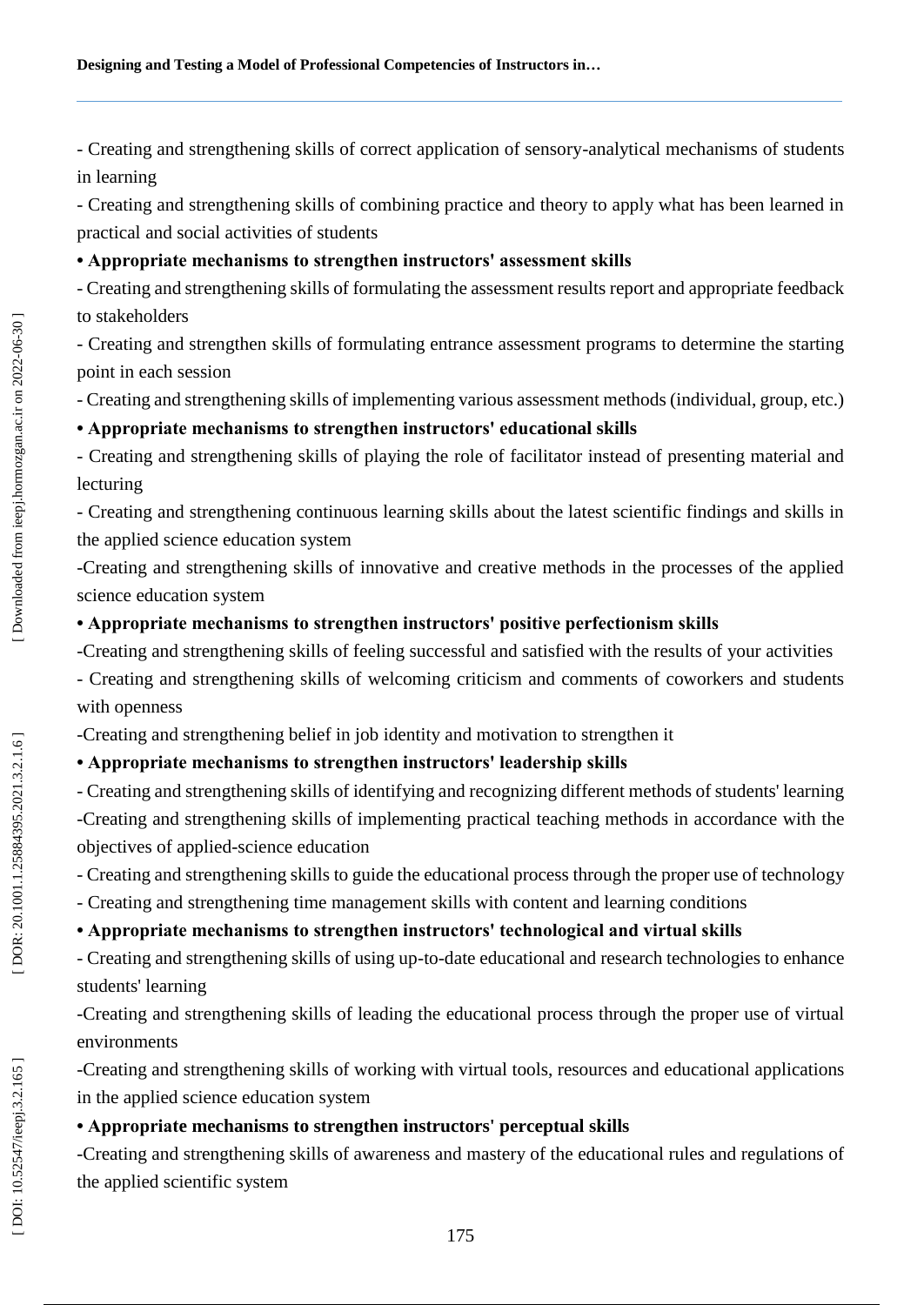-Creating and strengthening skills to have extensive knowledge and awareness of real work environments

-Creating and strengthening skills to have up -to -date and comprehensive knowledge about the applied science education system

### **• Appropriate mechanisms to strengthen instructors' obligation skills**

-Creating and strengthening belief in the values and goals of the applied science education system

-Creating and strengthening skills to align their personal goals with the goals of the applied science education system

-Creating and strengthening values of applied science education system in students

### **• Appropriate mechanisms to strengthen instructors' global mindset skills**

- Creating and strengthening leadership skills and training of graduates with the ability to compete at global level

- Creating and strengthening skills to work with the inputs, processes and consequences of globalization and play a role in the global network of education, research and technology

- Creating and strengthening skills for using databases and transferring the latest knowledge and skills to applied science education system .

**Conflict of interest:** The authors state d no conflict of interest in the study.

**Financial sponsor:** The authors acknowledge that they have not received any financial support for all

stages of the study, writing and publication of the paper.

**Acknowledgment:** We appreciate all the participants of the study as well as all those participating in

the implementation of this project.

### **References**

- Abaspour, A., Ahmadi, M., Rahimian, H., & Delavar, A. (2016). Explaining and presenting superintendent competency model for Iran's general inspection office: with grounded theory approach. *Journal of Training and Development of Human Resources, 3*(10), 95 -124.
- Arifin, M. A., Rasdi, R. M., Anuar, A., & Omar, M. K. (2017). Addressing competency gaps for vocational instructor through competency modelling. *International Journal of Academic Research in Business and Social Sciences, 7*(4), 1201 -1216.
- Aslami, M., Esmaeili, Z., Saeidipour, B., & Sarmadi, M. R. (2018). Explaining the professional competencies of instructors in the e-learning environment. *Bimonthly of Education Strategies in Medical Sciences*, 11(2), 15-24. doi:10.29252/edcbmj.11.02.03
- Blaskova, M., Blasko, R., Matuska, E., & Rosak -Szyrocka, J. (2015). Development of key competences of university teachers and managers. *Procedia -Social and Behavioral Sciences, 182*, 187 -196.